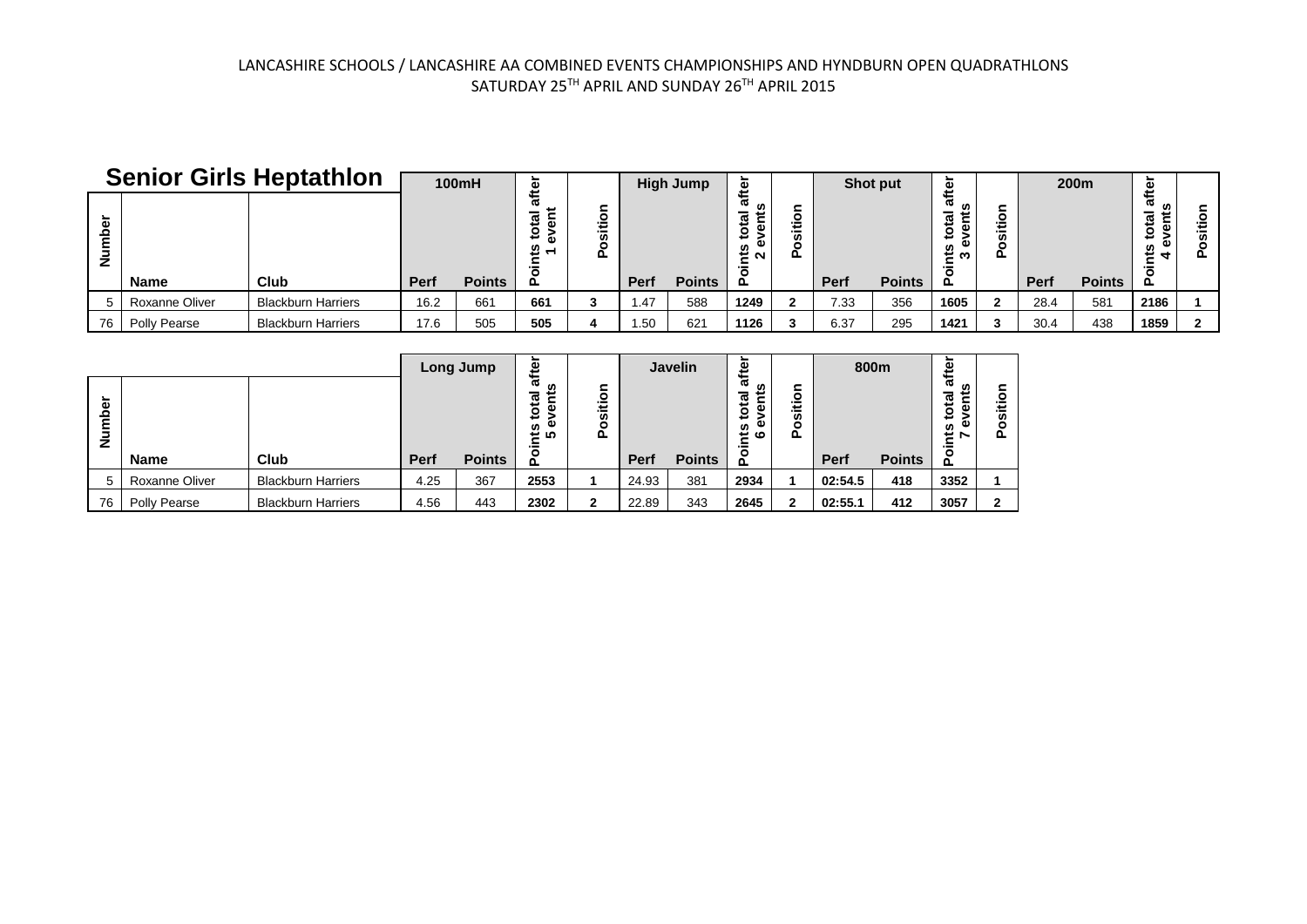**Senior Boys** 

|    | OVINYI PUJU      |                         |      |               |                         |        |      |               |                                      |               |       |               |                              |                   |      |                  |                                                |                                     |      |               |          |   |
|----|------------------|-------------------------|------|---------------|-------------------------|--------|------|---------------|--------------------------------------|---------------|-------|---------------|------------------------------|-------------------|------|------------------|------------------------------------------------|-------------------------------------|------|---------------|----------|---|
|    | <b>Decathlon</b> |                         |      | 100m          | سه<br>-                 |        |      | Long Jump     | <b>SC</b><br>=                       |               |       | Shot put      | ഗ<br>-                       |                   |      | <b>High Jump</b> | ഗ                                              |                                     | 400m |               |          |   |
| ž. | <b>Name</b>      | Club                    | Perf | <b>Points</b> | È.<br>る<br>--<br>능<br>ւ | <br>ու | Perf | <b>Points</b> | ā۶<br>w<br>⊷ ∼<br>$-$<br>ഉ<br>൨<br>둖 | Ξ<br>$-$<br>௳ | Perf  | <b>Points</b> | ω<br>Φ<br>യ<br>ட<br>$\omega$ | --<br>$\sim$<br>ո | Perf | <b>Points</b>    | ಕ<br>Φ<br>w<br>.≃<br>$\circ$<br>Φ<br>$\bar{a}$ | --<br>$\overline{\phantom{a}}$<br>௳ | Perf | <b>Points</b> | ⇔ ທ<br>ட | ௳ |
|    | Luke Farnworth   | <b>Preston Harriers</b> | 11.4 | 723           | 723                     |        | 6.10 | 608           | 1331                                 |               | 10.73 | 530           | 1861                         |                   | . 72 | 560              | 2421                                           |                                     | 52.7 | 688           | 3109     |   |

|        |                |                         |      | 110mH         | $\overline{\mathbf{a}}$<br>÷                          |         |       | <b>Discus</b> |                                                             |             |      | <b>Pole Vault</b> |                                                  |                        |       | Javelin       | ഉ                                |                             | 1500m   |               |                      |  |
|--------|----------------|-------------------------|------|---------------|-------------------------------------------------------|---------|-------|---------------|-------------------------------------------------------------|-------------|------|-------------------|--------------------------------------------------|------------------------|-------|---------------|----------------------------------|-----------------------------|---------|---------------|----------------------|--|
| 을<br>z | Name           | Club                    | Perf | <b>Points</b> | ৳<br>-<br>$\overline{\mathbf{a}}$<br>⊶<br>≖<br>ഄ<br>௨ | ≖<br>ш. | Perf  | <b>Points</b> | ᢐ<br><b>SC</b><br>$\overline{\phantom{a}}$<br>έñ<br>ビト<br>௳ | τ<br>∸<br>௳ | Perf | <b>Points</b>     | ൚<br>U.<br>$\overline{ }$<br>൹<br>G)<br>c<br>≝ ∞ | o<br>Φ<br>--<br>w<br>ட | Perf  | <b>Points</b> | ൹<br>w<br>-<br>⊆<br>ℼ<br>ലത<br>௨ | o<br>Ξ<br>m<br>$\circ$<br>௨ | Perf    | <b>Points</b> | ര ഗ<br>►<br>ω<br>" ი |  |
|        | Luke Farnworth | <b>Preston Harriers</b> | 17.6 | 540           | 3649                                                  |         | 29.42 | 453           | 4102                                                        |             | 3.30 | 431               | 4533                                             |                        | 46.25 | 533           | 5066                             |                             | 04:40.2 | 679           | 5745                 |  |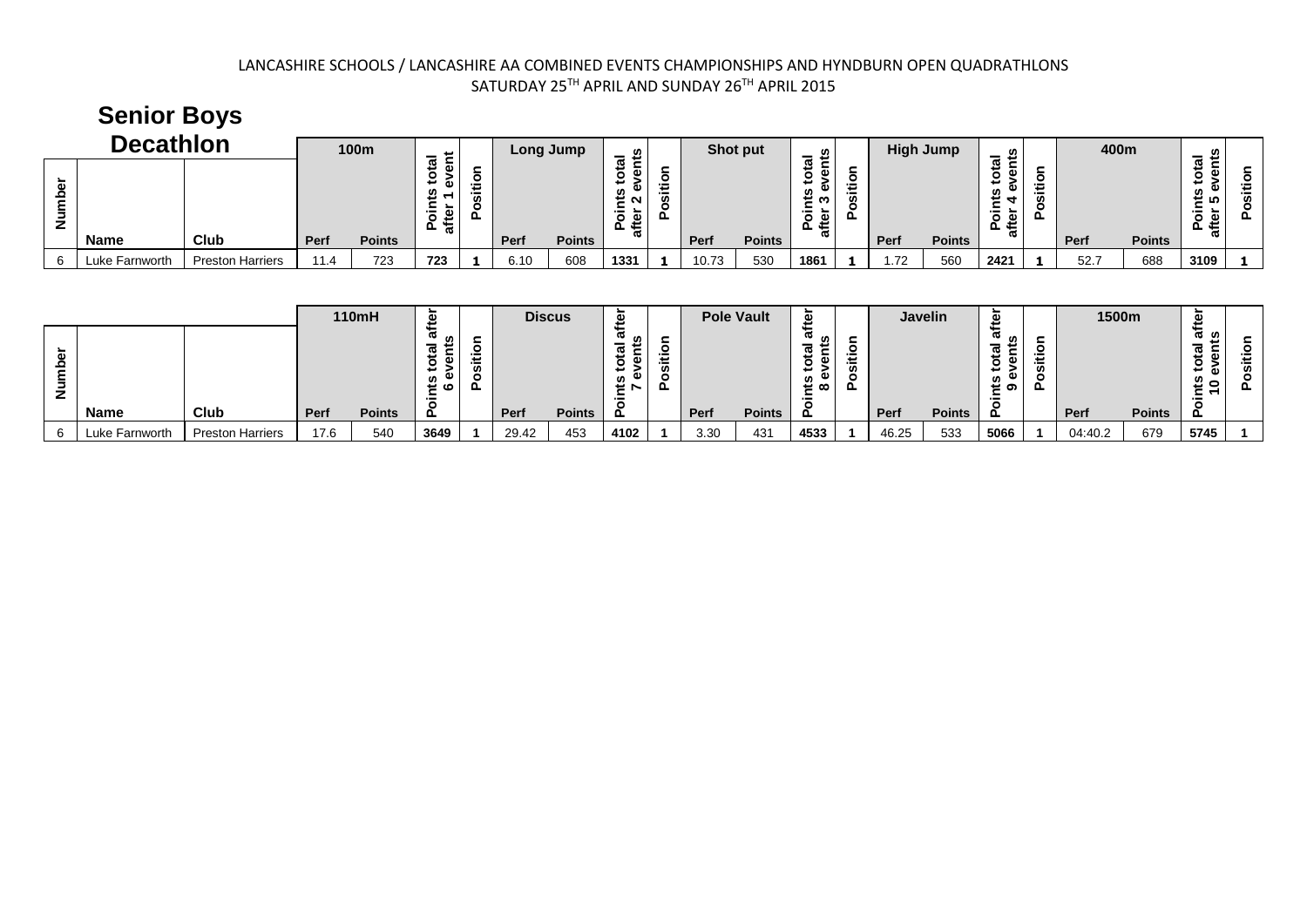|        | <b>Inter Girls Heptathlon</b> |                         |             | 80mH          | after                                                        |                    |             | <b>High Jump</b> | after                                    |                          |             | Shot put      | after                     |                                 |             | 200 <sub>m</sub> | after                                             |               |
|--------|-------------------------------|-------------------------|-------------|---------------|--------------------------------------------------------------|--------------------|-------------|------------------|------------------------------------------|--------------------------|-------------|---------------|---------------------------|---------------------------------|-------------|------------------|---------------------------------------------------|---------------|
| Number | <b>Name</b>                   | Club                    | <b>Perf</b> | <b>Points</b> | event<br>total<br>ℒ<br>$\overline{\phantom{0}}$<br>์อิ<br>Ő. | ⊆<br>osition<br>o. | <b>Perf</b> | <b>Points</b>    | total<br>ēnt<br>nts<br>$\sim$<br>o<br>Ő. | ⊂<br>itio<br>s<br>۰<br>۵ | <b>Perf</b> | <b>Points</b> | total<br>ត្ត<br>nts<br>ő. | c<br>itio<br>w<br>$\circ$<br>o. | <b>Perf</b> | <b>Points</b>    | events<br>total<br>Points<br>$\blacktriangledown$ | osition<br>o. |
|        | Annie Bradshaw                | <b>BWAF AC</b>          | 13.5        | 620           | 620                                                          | 4                  | 1.47        | 588              | 1208                                     | $\mathbf{2}$             | 8.32        | 420           | 1628                      | $\mathbf{2}$                    | 27.2        | 676              | 2304                                              | $\mathbf{2}$  |
| 13     | Emilia Heslop                 | <b>BWAF AC</b>          | 12.5        | 734           | 734                                                          |                    | 1.53        | 655              | 1389                                     |                          | 9.79        | 516           | 1905                      |                                 | 28.4        | 581              | 2486                                              |               |
| 14     | Georgina Newcombe             | <b>Preston Harriers</b> | 13.2        | 652           | 652                                                          | $\mathbf{2}$       | 1.38        | 491              | 1143                                     | 3                        | 7.61        | 374           | 1517                      |                                 | 29.1        | 529              | 2046                                              | Δ             |
| 12     | Jessica Swannack              | <b>Preston Harriers</b> | 13.3        | 641           | 641                                                          | 3                  | 1.38        | 491              | 1132                                     | 4                        | 7.48        | 366           | 1498                      |                                 | 27.8        | 628              | 2126                                              | 3             |
| 72     | Sarah Longshaw                | Rossendale Harriers     | 14.7        | 502           | 502                                                          | 5                  | 1.35        | 460              | 962                                      | 5                        | 7.65        | 377           | 1339                      |                                 | 29.7        | 486              | 1825                                              | 5             |
| 63     | Ella Johnson                  | Wirral AC               | 16.1        | 391           | 391                                                          | 6                  | 1.26        | 369              | 760                                      | 6                        | 8.52        | 433           | 1193                      |                                 | 30.2        | 452              | 1645                                              | 6             |
| 69     | Kimberly Fisher               | <b>Preston Harriers</b> | 13.3        | 641           | 641                                                          | 3                  | 1.32        | 429              | 1070                                     | 5                        | <b>DNS</b>  | $\Omega$      |                           |                                 |             |                  |                                                   |               |
| 10     | <b>Charlotte Turner</b>       | <b>Preston Harriers</b> | <b>DNF</b>  | $\Omega$      | 0                                                            | 8                  | <b>DNS</b>  | $\Omega$         |                                          |                          |             |               |                           |                                 |             |                  |                                                   |               |

|        |                         |                            |             | Long Jump     | nts                                |                   |       | <b>Javelin</b> |                                               |                   |             | 800m          |                                       |               |
|--------|-------------------------|----------------------------|-------------|---------------|------------------------------------|-------------------|-------|----------------|-----------------------------------------------|-------------------|-------------|---------------|---------------------------------------|---------------|
| Number | <b>Name</b>             | Club                       | <b>Perf</b> | <b>Points</b> | total<br>ğ<br>Points<br>ທ<br>after | sition<br>۰<br>o. | Perf  | <b>Points</b>  | events<br>total<br>Points<br>$\circ$<br>after | sition<br>۰<br>Ő. | <b>Perf</b> | <b>Points</b> | total<br>wents<br>oints<br>∼<br>after | osition<br>o. |
| 11     | Annie Bradshaw          | <b>BWAF AC</b>             | 4.34        | 388           | 2692                               | $\mathbf{2}$      | 23.81 | 360            | 3052                                          | $\mathbf{2}$      | 02:21.5     | 803           | 3855                                  |               |
| 13     | Emilia Heslop           | <b>BWAF AC</b>             | 4.46        | 418           | 2904                               |                   | 22.54 | 336            | 3240                                          |                   | 02:51.8     | 445           | 3685                                  | $\mathbf{2}$  |
| 14     | Georgina Newcombe       | <b>Preston Harriers</b>    | 4.42        | 408           | 2454                               | 4                 | 21.29 | 313            | 2767                                          | 3                 | 02:31.5     | 674           | 3441                                  | 3             |
| 12     | Jessica Swannack        | <b>Preston Harriers</b>    | 4.92        | 538           | 2664                               | 3                 | 4.67  | 13             | 2677                                          | 4                 | 02:31.4     | 675           | 3352                                  | 4             |
| 72     | Sarah Longshaw          | <b>Rossendale Harriers</b> | 4.60        | 454           | 2279                               | 5                 | 23.18 | 348            | 2627                                          | 5.                | 02:29.5     | 699           | 3326                                  | 5             |
| 63     | Ella Johnson            | Wirral AC                  | 3.78        | 259           | 1904                               | 6                 | 15.74 | 210            | 2114                                          | 6                 | 03:00.4     | 361           | 2475                                  | 6             |
| 69     | Kimberly Fisher         | <b>Preston Harriers</b>    |             |               |                                    |                   |       |                |                                               |                   |             |               |                                       |               |
| 10     | <b>Charlotte Turner</b> | <b>Preston Harriers</b>    |             |               |                                    |                   |       |                |                                               |                   |             |               |                                       |               |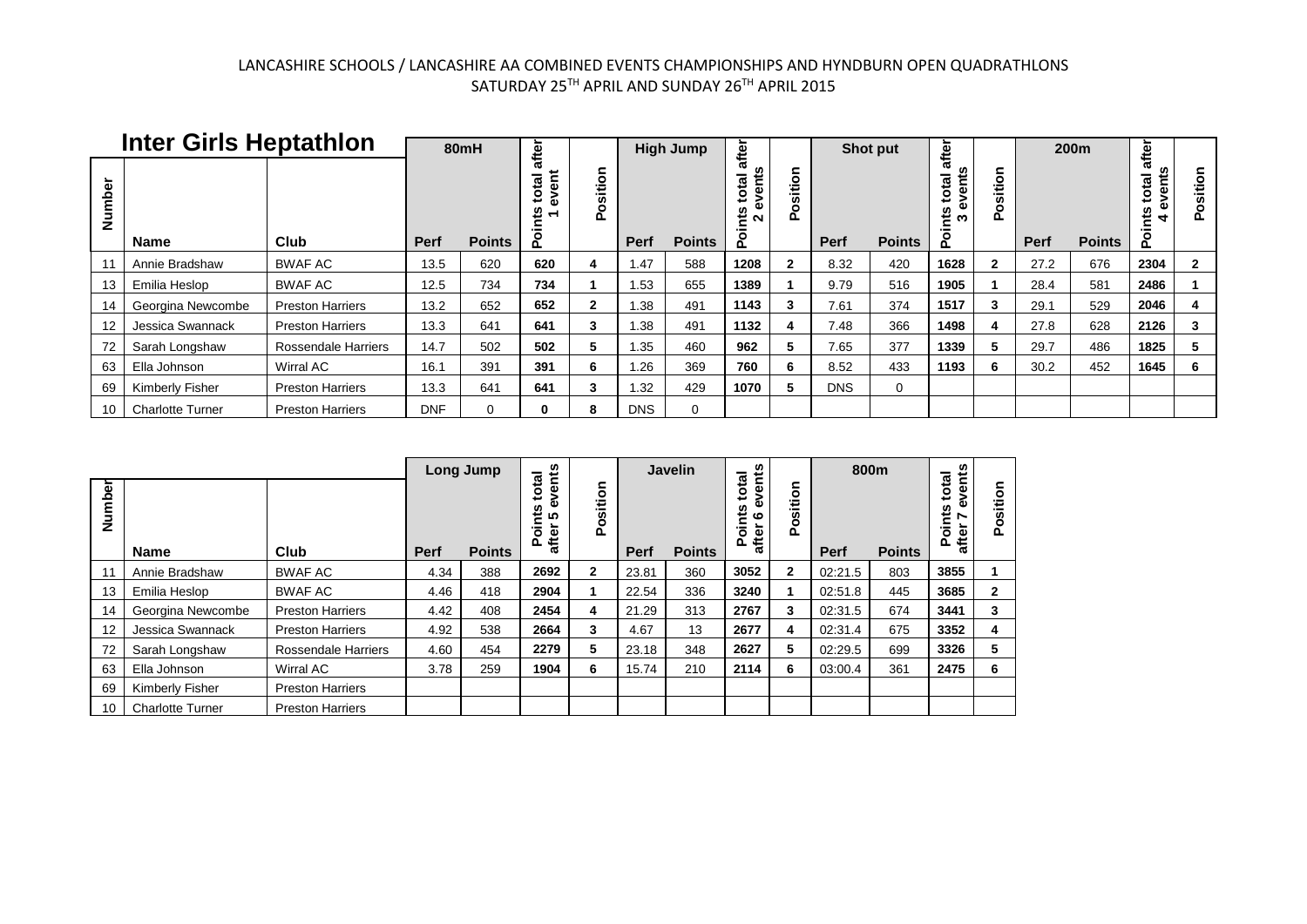|               | <b>Inter Boys Octathlon</b> |                           |      | Long Jump     |                 |             | <b>Discus</b> |                       |                  |       | Javelin       | n                                         |        | 400m |               | ŵ                             |   |
|---------------|-----------------------------|---------------------------|------|---------------|-----------------|-------------|---------------|-----------------------|------------------|-------|---------------|-------------------------------------------|--------|------|---------------|-------------------------------|---|
| $\frac{5}{2}$ |                             |                           |      |               | Φ<br>Ô<br>Poile |             |               | Ë<br>ថ្ង<br>afte<br>௳ | sition<br>۰<br>൨ |       |               | total<br>ω<br>nts<br>ო<br>Poi<br>Φ<br>- ∉ | sition |      |               | total<br>nts<br>้อิ<br>ୁ<br>௳ |   |
|               | <b>Name</b>                 | Club                      | Perf | <b>Points</b> |                 | <b>Perf</b> | <b>Points</b> |                       |                  | Perf  | <b>Points</b> |                                           |        | Perf | <b>Points</b> |                               |   |
| 64            | Ross Liddle                 | <b>Blackburn Harriers</b> | 5.51 | 483           | 483             | 20.49       | 281           | 764                   | $\overline{2}$   | 20.82 | 172           | 936                                       | 4      | 56.2 | 546           | 1482                          | 4 |
|               | <b>Ellis Farnworth</b>      | <b>Preston Harriers</b>   | 5.57 | 496           | 496             | 23.73       | 343           | 839                   |                  | 29.49 | 292           | 1131                                      |        | 58.5 | 461           | 1592                          |   |
| 9             | Cameron Massey              | <b>Blackburn Harriers</b> | 4.95 | 373           | 373             | 22.74       | 324           | 697                   | 4                | 30.88 | 312           | 1009                                      | З      | 57.5 | 497           | 1506                          | 3 |
| 67            | Ethan Hughes                | Southport Waterloo        | 4.82 | 348           | 348             | 24.16       | 351           | 699                   |                  | 33.63 | 351           | 1050                                      |        | 58.2 | 471           | 1521                          |   |
| 8             | Gregan Baker                | Pendle AC                 | 4.73 | 332           | 332             | 22.66       | 322           | 654                   | 5.               | 28.23 | 274           | 928                                       | 5      | 66.7 | 210           | 1138                          | 5 |

|             |                 |                           |             | <b>100mH</b>  | n                                 |        |             | <b>High Jump</b> | w                             |                        |                | Shot put      | <b>S</b>                           |        | 1500m   |               | w                               |   |
|-------------|-----------------|---------------------------|-------------|---------------|-----------------------------------|--------|-------------|------------------|-------------------------------|------------------------|----------------|---------------|------------------------------------|--------|---------|---------------|---------------------------------|---|
| 눕<br>은<br>룯 |                 |                           |             |               | total<br>Φ<br>ະ ທ<br>Poi<br>after | ≖<br>൨ |             |                  | ಸ<br>έ<br>Φ<br>۰<br>afte<br>௳ | δ<br>Ξ<br>w<br>۰<br>o. |                |               | £<br>ω<br>٦É<br>r<br>្ថិ ខ្ញុ<br>൨ | sition |         |               | total<br>nts<br>$\infty$<br>Poi |   |
|             | <b>Name</b>     | Club                      | <b>Perf</b> | <b>Points</b> |                                   |        | <b>Perf</b> | <b>Points</b>    |                               |                        | Perf           | <b>Points</b> |                                    |        | Perf    | <b>Points</b> |                                 |   |
| 64          | Ross Liddle     | <b>Blackburn Harriers</b> | 14.7        | 697           | 2179                              |        | 1.63        | 488              | 2667                          | $\mathbf{2}$           | 10.05          | 489           | 3156                               |        | 05:11.9 | 493           | 3649                            |   |
|             | Ellis Farnworth | <b>Preston Harriers</b>   | 15.3        | 635           | 2227                              |        | 1.57        | 441              | 2668                          |                        | 9.43           | 451           | 3119                               |        | 05:18.8 | 456           | 3575                            |   |
|             | Cameron Massey  | <b>Blackburn Harriers</b> | 17.1        | 464           | 1970                              |        | 1.51        | 396              | 2366                          | 3                      | 9.46           | 453           | 2819                               | 3      | 05:35.7 | 375           | 3194                            |   |
| 67          | Ethan Hughes    | Southport Waterloo        | 19.7        | 261           | 1782                              |        | 1.54        | 419              | 2201                          |                        | 8.28           | 383           | 2584                               | 4      | 05:46.4 | 322           | 2906                            |   |
|             | Gregan Baker    | Pendle AC                 | 19.4        | 282           | 1420                              |        | 1.48        | 374              | 1794                          | 5                      | $^{\prime}.28$ | 324           | 2118                               | 5      | 05:10.7 | 500           | 2618                            | 5 |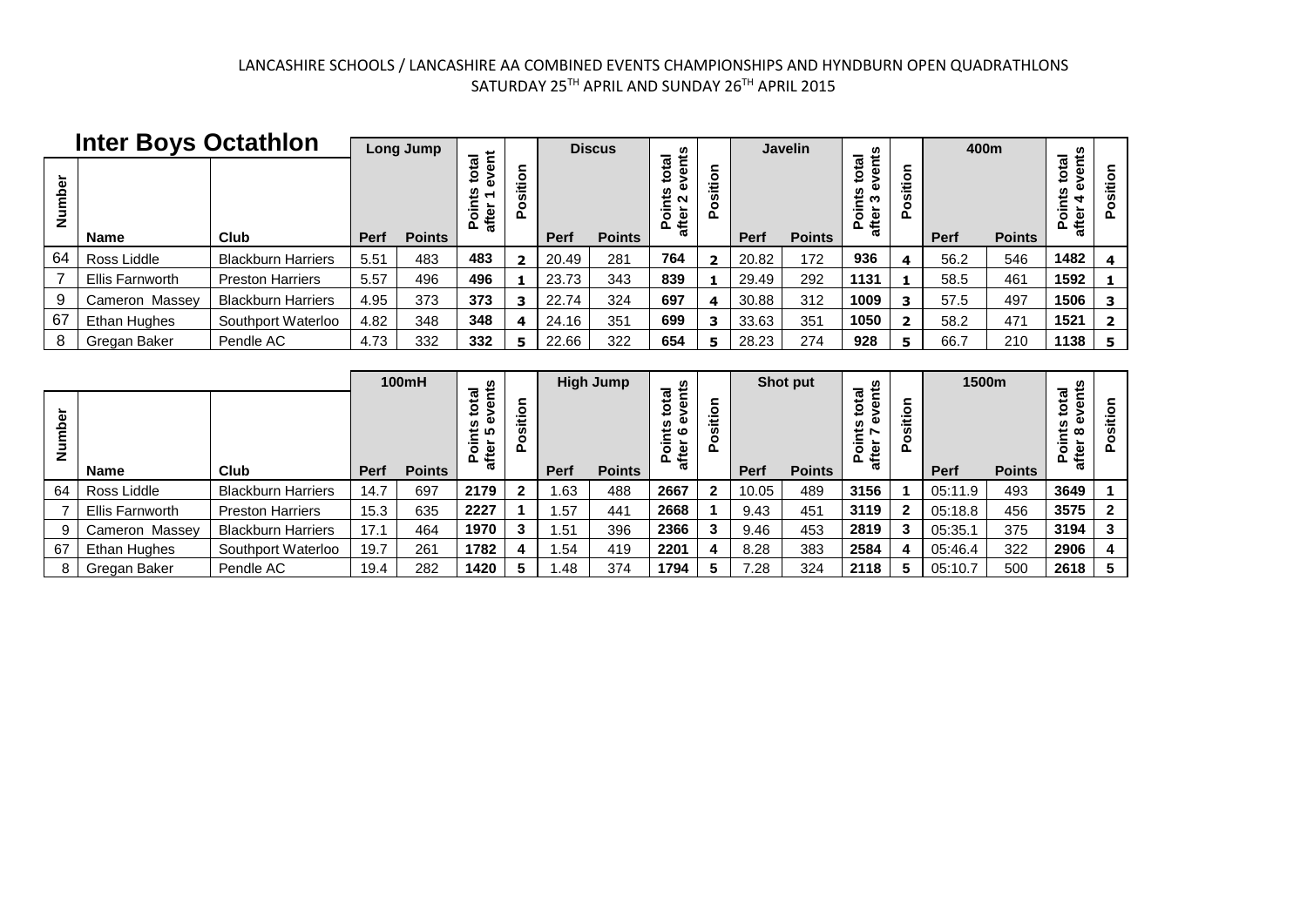|        | <b>Junior Girls Pentathlon</b> |                         |            | 75mH          |                                   |                |      | <b>Shot put</b> | 5                                             |              |      | <b>High Jump</b> | 5                                          |              |      | <b>Long Jump</b> |                                                  |              | 800m       |               |                               |                         |
|--------|--------------------------------|-------------------------|------------|---------------|-----------------------------------|----------------|------|-----------------|-----------------------------------------------|--------------|------|------------------|--------------------------------------------|--------------|------|------------------|--------------------------------------------------|--------------|------------|---------------|-------------------------------|-------------------------|
| Number |                                |                         |            |               | event<br>total<br>᠆<br>ä<br>after | sition<br>۰    |      |                 | 1a<br>ën<br>Ö<br>∸<br>$\circ$<br>ω<br>둖<br>Δ. | sition<br>۰  |      |                  | total<br>yen<br>ä١<br>Points<br>ო<br>after | sition<br>۰  |      |                  | ents<br>total<br>U.<br><b>Jint</b><br>aftei<br>۵ | sition       |            |               | events<br>total<br>after<br>٥ | sition<br>۰             |
|        | <b>Name</b>                    | Club                    | Perf       | <b>Points</b> |                                   |                | Perf | <b>Points</b>   |                                               |              | Perf | <b>Points</b>    |                                            |              | Perf | <b>Points</b>    |                                                  |              | Perf       | <b>Points</b> |                               |                         |
| 56     | Jasmine Jolly                  | <b>Preston Harriers</b> | 12.6       | 609           | 609                               | $\overline{2}$ | 7.40 | 361             | 970                                           | 5            | .42  | 534              | 1504                                       | 3            | 4.39 | 401              | 1905                                             | 3            | 02:27.9    | 719           | 2624                          |                         |
| 94     | Katie Shingler                 | <b>Wigan Harriers</b>   | 12.8       | 588           | 588                               |                | 7.77 | 385             | 973                                           | 3            | .48  | 599              | 1572                                       |              | 4.73 | 487              | 2059                                             |              | 02:41.3    | 558           | 2617                          | $\overline{\mathbf{2}}$ |
|        | Olivia Powell                  | <b>Wigan Harriers</b>   | 12.7       | 599           | 599                               | 3              | 6.38 | 295             | 894                                           | 6            | .45  | 566              | 1460                                       | 5            | 4.83 | 514              | 1974                                             | $\mathbf{2}$ | 02:55.8    | 405           | 2379                          | $\mathbf{3}$            |
| 57     | Emma Rowlands                  | Wirral AC               | 13.4       | 530           | 530                               | 6              | 8.68 | 443             | 973                                           | 3            | 1.39 | 502              | 1475                                       |              | 4.34 | 388              | 1863                                             |              | 02:51.5    | 448           | 2311                          |                         |
| 201    | Laura Hickey                   | Leigh Harriers          | 12.1       | 663           | 663                               |                | 7.67 | 378             | 1041                                          |              | 1.36 | 470              | 1511                                       | $\mathbf{2}$ | 4.02 | 312              | 1823                                             | 5            | 02:47.9    | 486           | 2309                          | -5                      |
|        | Evie Barclay                   | <b>Wigan Harriers</b>   | 13.2       | 549           | 549                               | 5              | 9.30 | 484             | 1033                                          | $\mathbf{2}$ | 1.24 | 350              | 1383                                       | 6            | 4.10 | 331              | 1714                                             |              | 02:47.2    | 493           | 2207                          | -6                      |
| 61     | Danielle Whipp                 | <b>BWAF AC</b>          | 16.8       | 275           | 275                               | 11             | 6.61 | 310             | 585                                           | 10           | 1.42 | 534              | 1119                                       | 9            | 4.16 | 345              | 1464                                             | 9            | 02:30.6    | 685           | 2149                          |                         |
| 62     | Emily Dignan                   |                         | 15.4       | 369           | 369                               | 9              | 8.35 | 422             | 791                                           | 8            | .27  | 379              | 1170                                       | 8            | 4.13 | 338              | 1508                                             | 8            | 02:53.9    | 424           | 1932                          | -8                      |
| 202    | Eve Hutchinson                 |                         | 16.0       | 327           | 327                               | 10             | 5.71 | 253             | 580                                           | 11           | 1.30 | 409              | 989                                        | 11           | 3.30 | 161              | 1150                                             | 12           | 02:32.7    | 659           | 1809                          | -9                      |
| 3      | Chloe Norman                   |                         | 18.9       | 160           | 160                               | 12             | 6.46 | 301             | 461                                           | 12           | 1.24 | 350              | 811                                        | 12           | 4.38 | 398              | 1209                                             | 11           | 02:41.5    | 556           | 1765                          | 10                      |
| 96     | Karina Rydzynska               | <b>Clayton Harriers</b> | 14.9       | 406           | 406                               | 8              | 7.39 | 360             | 766                                           | 9            | .24  | 350              | 1116                                       | 10           | 3.57 | 214              | 1330                                             | 10           | 02:58.1    | 383           | 1713                          | 11                      |
| 60     | <b>Hannah Barlow</b>           | <b>Preston Harriers</b> | <b>DNF</b> | $\Omega$      | $\bf{0}$                          | 13             | 7.46 | 365             | 365                                           | 13           | 1.30 | 409              | 774                                        | 13           | 3.84 | 272              | 1046                                             | 13           | 03:19.5    | 205           | 1251                          | 12                      |
| 205    | Isabella Lannie                | Doncaster AC            | 14.1       | 471           | 471                               |                | 7.06 | 339             | 810                                           |              | .45  | 566              | 1376                                       |              | 4.21 | 357              | 1733                                             | 6            | <b>DNS</b> | $\Omega$      |                               |                         |

|           | <b>Junior Boys Pentathlon</b> |                           |             | 80mH          | ter<br># |                    |      | Shot put      | ত      |   |      | Long Jump     | ğ           |    |      | <b>High Jump</b> | ្ទ្រ |   | 800m        |               |        |                |
|-----------|-------------------------------|---------------------------|-------------|---------------|----------|--------------------|------|---------------|--------|---|------|---------------|-------------|----|------|------------------|------|---|-------------|---------------|--------|----------------|
| $\vec{z}$ | Name                          | Club                      | <b>Perf</b> | <b>Points</b> |          | --<br>$\mathbf{a}$ | Perf | <b>Points</b> | ົ<br>௨ | ௳ | Perf | <b>Points</b> | ത<br>ო<br>ᄘ | ൨  | Perf | <b>Points</b>    | ≂    |   | <b>Perf</b> | <b>Points</b> | Ю<br>௳ | <u>န</u><br>šË |
| 28        | Nicholas Massey               | <b>Blackburn Harriers</b> | 11.6        | 724           | 724      |                    | 9.40 | 450           | 1174   |   | 5.42 | 465           | 1639        |    | 1.53 | 411              | 2050 |   | 02:23.8     | 400           | 2450   |                |
| 32        | Ben Hughes                    | Wigan Harriers            | 12.8        | 598           | 598      |                    | 8.25 | 381           | 979    |   | 4.48 | 287           | 1266        |    | 1.59 | 457              | 1723 | 2 | 02:25.0     | 384           | 2107   |                |
|           | Joshua Van der Linde          | <b>Blackburn Harriers</b> | 14.0        | 483           | 483      |                    | 7.18 | 318           | 801    | 4 | 4.40 | 273           | 1074        | 3  | 1.53 | 411              | 1485 | 3 | 02:37.0     | 244           | 1729   |                |
| 26        | William Lancaster             | <b>Preston Harriers</b>   | 14.1        | 474           | 474      |                    | 8.97 | 424           | 898    | 3 | 3.81 | 176           | 1074        | 3  | 1.32 | 263              | 1337 | 4 | 02:54.0     | 96            | 1433   | 4              |
| 30        | William Holmes                | <b>BWAF AC</b>            | 15.1        | 388           | 388      | Ð                  | 8.35 | 387           | 775    | 5 | 4.42 | 276           | 1051        | 5. | 1.26 | 225              | 1276 | 5 | 02:55.5     | 86            | 1362   | 5              |
| 29        | Isaac Rushworth               | City of Sheffield         | 14.9        | 405           | 405      | Б                  | 5.31 | 209           | 614    | 6 | 3.98 | 203           | 817         | ь  | 1.23 | 206              | 1023 | 6 | 02:38.7     | 226           | 1249   | 6              |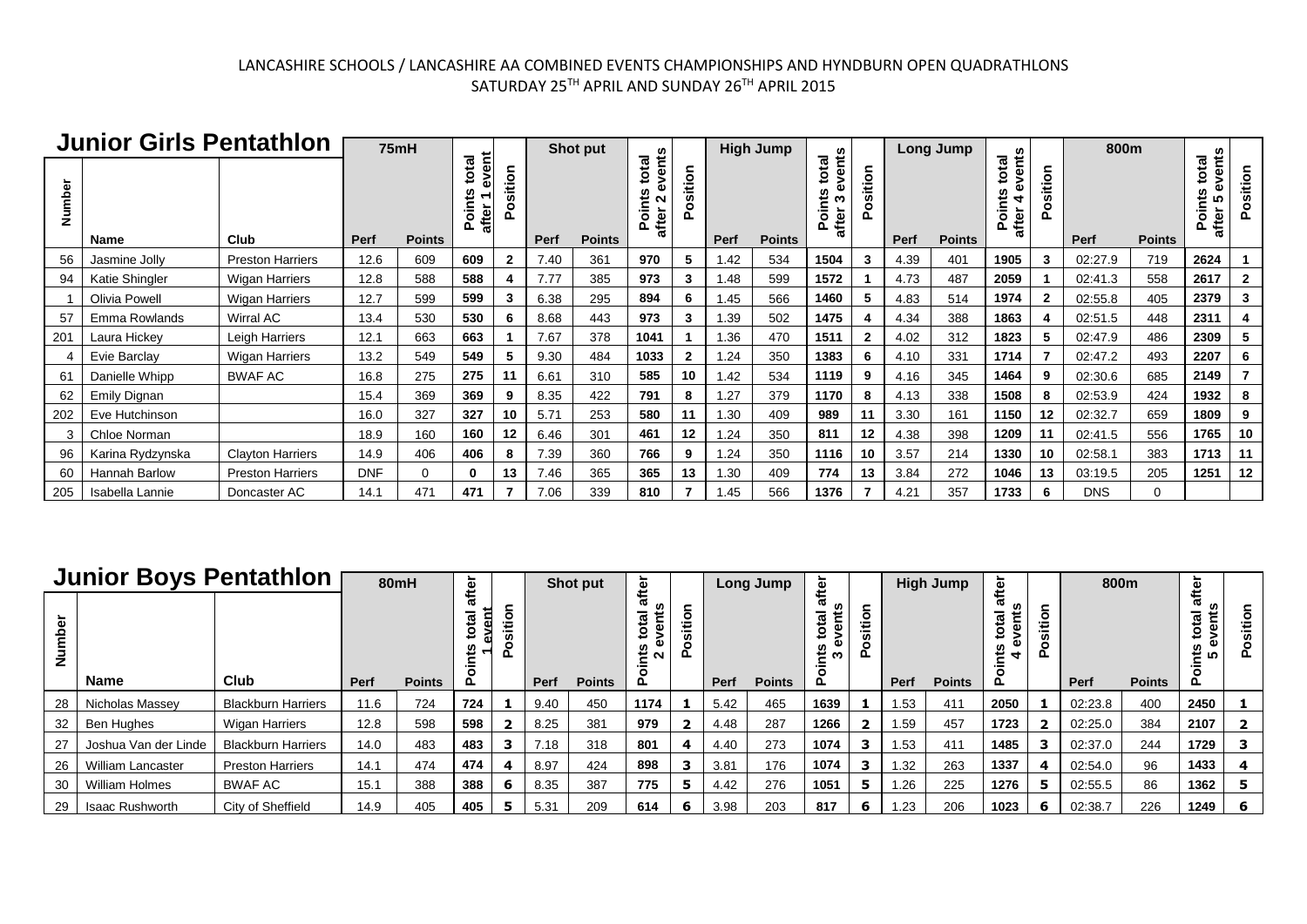|     | <b>U13 Girls Pentathlon</b> |                         |      | 70mH          |                    |                       |      | Shot put      | 亘                                    |   |             | <b>High Jump</b> | 효                                    |            |             | <b>Long Jump</b> |      |   | 800m        |               |          |              |
|-----|-----------------------------|-------------------------|------|---------------|--------------------|-----------------------|------|---------------|--------------------------------------|---|-------------|------------------|--------------------------------------|------------|-------------|------------------|------|---|-------------|---------------|----------|--------------|
|     | <b>Name</b>                 | Club                    | Perf | <b>Points</b> | w<br><b>G</b><br>ω | ŏ<br>Φ<br>∸<br>w<br>௳ | Perf | <b>Points</b> | ᠊ᢐ<br>$\overline{\mathfrak{a}}$<br>മ |   | <b>Perf</b> | <b>Points</b>    | ᢐ<br>$\dot{\mathbf{v}}$<br>E.<br>≌ ຕ | <br>∸<br>മ | <b>Perf</b> | <b>Points</b>    | ෑ    | ১ | <b>Perf</b> | <b>Points</b> | ≌ ທ<br>௳ | ≃<br>௳       |
| 54  | Nicole Lannie               | Doncaster AC            | 11.7 | 599           | 599                |                       | 8.16 | 410           | 1009                                 |   | .39         | 502              | 1511                                 |            | 4.64        | 464              | 1975 |   | 02:56.3     | 400           | 2375     |              |
| 53  | Lauren Tunstall             | <b>Preston Harriers</b> | 13.3 | 454           | 454                |                       | 7.83 | 388           | 842                                  | ▴ | .27         | 379              | 1221                                 |            | 3.98        | 303              | 1524 |   | 02:57.9     | 385           | 1909     | $\mathbf{2}$ |
| 210 | Evie Parkinson              | <b>Preston Harriers</b> | 14.6 | 355           | 355                | 3                     | 6.35 | 294           | 649                                  |   | .30         | 409              | 1058                                 |            | 3.27        | 155              | 1213 |   | 03:07.2     | 301           | 1514     |              |

|      |                 | <b>U13 Boys Pentathlon</b> |      | 75mH          | after                       |                 |      | Shot put      | after                      |    |             | Long Jump     | aftei       |                 |             | <b>High Jump</b> | after                          |                | 800m    |               | after                     |                       |
|------|-----------------|----------------------------|------|---------------|-----------------------------|-----------------|------|---------------|----------------------------|----|-------------|---------------|-------------|-----------------|-------------|------------------|--------------------------------|----------------|---------|---------------|---------------------------|-----------------------|
| Numb | Name            | Club                       | Perf | <b>Points</b> | 쯥<br>೨<br>Ω<br>$\circ$<br>ք | ⊂<br>sitio<br>൨ | Perf | <b>Points</b> | -<br>ă<br>o<br>≌<br>N<br>൨ | o. | <b>Perf</b> | <b>Points</b> | 2<br>Ψ<br>௨ | ⊂<br>sitio<br>o | <b>Perf</b> | <b>Points</b>    | total<br>ፄ<br>5<br>₹<br>٥<br>௳ | sitio          | Perf    | <b>Points</b> | ٤<br>₩<br><b>IO</b><br>o. | <u>e</u><br>- あ<br>င္ |
| 87   | Jamie Teare     | <b>Blackburn Harriers</b>  | 15.0 | 317           | 317                         |                 | 5.98 | 248           | 565                        |    | 4.27        | 250           | 815         |                 | 1.32        | 263              | 1078                           |                | 02:37.4 | 239           | 1317                      |                       |
| 23   | George Owen     | Hyndburn AC                | 16.4 | 220           | 220                         | 4               | 3.88 | 127           | 347                        | 5  | 3.94        | 196           | 543         | 4               | 1.17        | 170              | 713                            | 3              | 02:39.4 | 219           | 932                       | $\mathbf{2}$          |
| 20   | James Rhodes    | <b>Preston Harriers</b>    | 16.3 | 226           | 226                         | 3.              | 5.43 | 216           | 442                        |    | 3.66        | 153           | 595         | $\overline{2}$  | 1.29        | 244              | 839                            | $\overline{2}$ | 03:03.8 | 40            | 879                       | 3                     |
|      | Jack Hughes     | Wigan Harriers             | 15.9 | 253           | 253                         | $\mathbf{2}$    | 5.21 | 203           | 456                        |    | 3.35        | 110           | 566         | 3               | 1.05        | 105              | 671                            | 4              | 02:41.7 | 196           | 867                       | 4                     |
| 18   | Samuel Coupland | Southport Waterloo AC      | 16.6 | 208           | 208                         | 5.              | 4.19 | 145           | 353                        |    | 3.58        | 142           | 495         | 5               | 1.17        | 170              | 665                            | 5.             | 02:49.5 | 129           | 794                       | 5                     |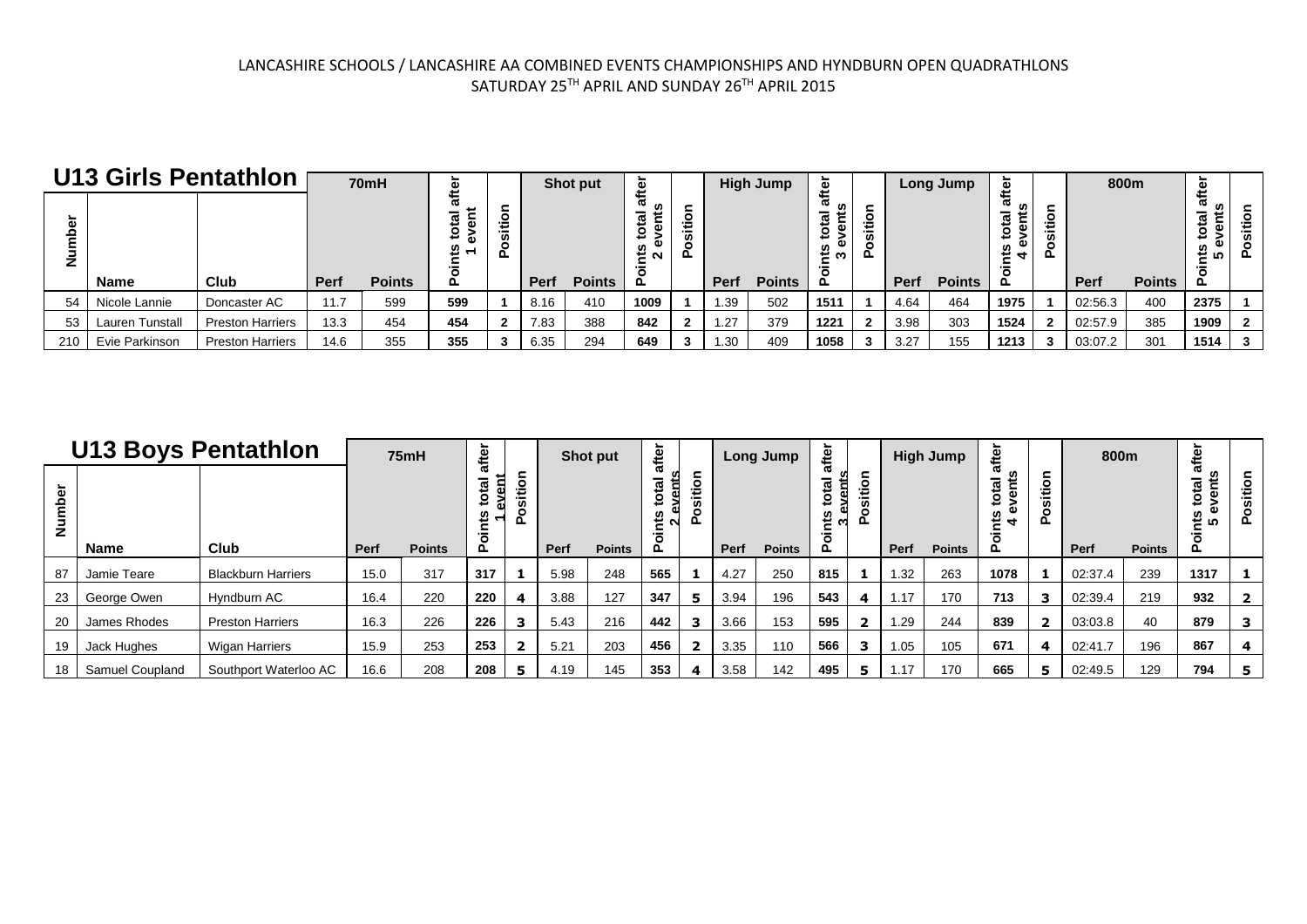## **Quadrathlon Y 7 & 8 Girls (Sunday)**

| Position | <b>Number</b> | <b>Name</b>        | Club                       | 100 <sub>m</sub> | مّ±<br>$\circ$<br>$\sim$ | Vortex | nts<br>._<br>$\circ$<br>$\tilde{\mathbf{a}}$ | <b>Points</b><br>total<br>after 2<br>events | 800m    | Points | <b>Points</b><br>total<br>after 3<br>events | Long<br>Jump | S<br>$\circ$ | <b>Total</b><br>points |   |
|----------|---------------|--------------------|----------------------------|------------------|--------------------------|--------|----------------------------------------------|---------------------------------------------|---------|--------|---------------------------------------------|--------------|--------------|------------------------|---|
|          | 59            | Laura Harvey       | Pendle AC                  | 14.1             | 53                       | 27.78  | 74                                           | 127                                         | 03:16.2 | 36     | 163                                         | 4.04         | 52           | 215                    | 8 |
|          | 58            | Orla Holt          | <b>Rossendale Harriers</b> | 15.1             | 45                       | 20.69  | 59                                           | 104                                         | 02:34.5 | 59     | 163                                         | 3.87         | 49           | 212                    | 8 |
|          | 49            | <b>Emily Raine</b> | <b>Blackburn Harriers</b>  | 14.4             | 51                       | 22.45  | 64                                           | 115                                         | 03:14.8 | 37     | 152                                         | 4.01         | 52           | 204                    |   |
| 4        |               | Millie Coy         | Hyndburn AC                | 14.7             | 49                       | 30.41  | 78                                           | 127                                         | 02:53.0 | 48     | 175                                         | 2.78         | 17           | 192                    |   |
|          | 48            | Olivia Blow        | <b>Blackburn Harriers</b>  | 15.0             | 46                       | 23.41  | 66                                           | 112                                         | 03:05.8 | 42     | 154                                         | 3.21         | 30           | 184                    |   |

### **Quadrathlon Y 7 & 8 Boys (Saturday)**

| <u>ه.</u>    | ৯<br>읔<br>≍ | <b>Name</b>           | Club                    | - -<br>100m | w<br><u>. .</u> | Vortex | <u>ی</u><br><b>_</b><br><b>۰</b> ō | <b>Points total</b><br>after 2<br>events | Long<br>Jump | <u>ي</u><br>⊆<br>'⊼<br>$\sim$ | <b>Points total</b><br>after 3<br>events | 800m    | n<br>௳                   | <b>Total</b><br>points |  |
|--------------|-------------|-----------------------|-------------------------|-------------|-----------------|--------|------------------------------------|------------------------------------------|--------------|-------------------------------|------------------------------------------|---------|--------------------------|------------------------|--|
|              | 80          | Jack Shingler         |                         | 14.4        | 51              | 51.31  | 90                                 | 141                                      | 4.12         | 54                            | 195                                      | 02:41.2 | 56                       | 251                    |  |
| $\mathbf{2}$ | 21          | <b>Niall Maloney</b>  | <b>Horwich Harriers</b> | 13.8        | 56              | 32.50  | 71                                 | 127                                      | 4.67         | 63                            | 190                                      | 02:35.3 | 59                       | 249                    |  |
| 3            | 85          | <b>Bradlev Wilson</b> |                         | 14.9        | 47              | 29.34  | 67                                 | 114                                      | 2.71         | 16                            | 130                                      | 03:05.6 | 42                       | 172                    |  |
| 4            | 31          | Luke Parker           | Hyndburn AC             | 14.1        | 53              | 38.79  | 77                                 | 130                                      | <b>DNS</b>   | -                             |                                          |         | $\overline{\phantom{0}}$ |                        |  |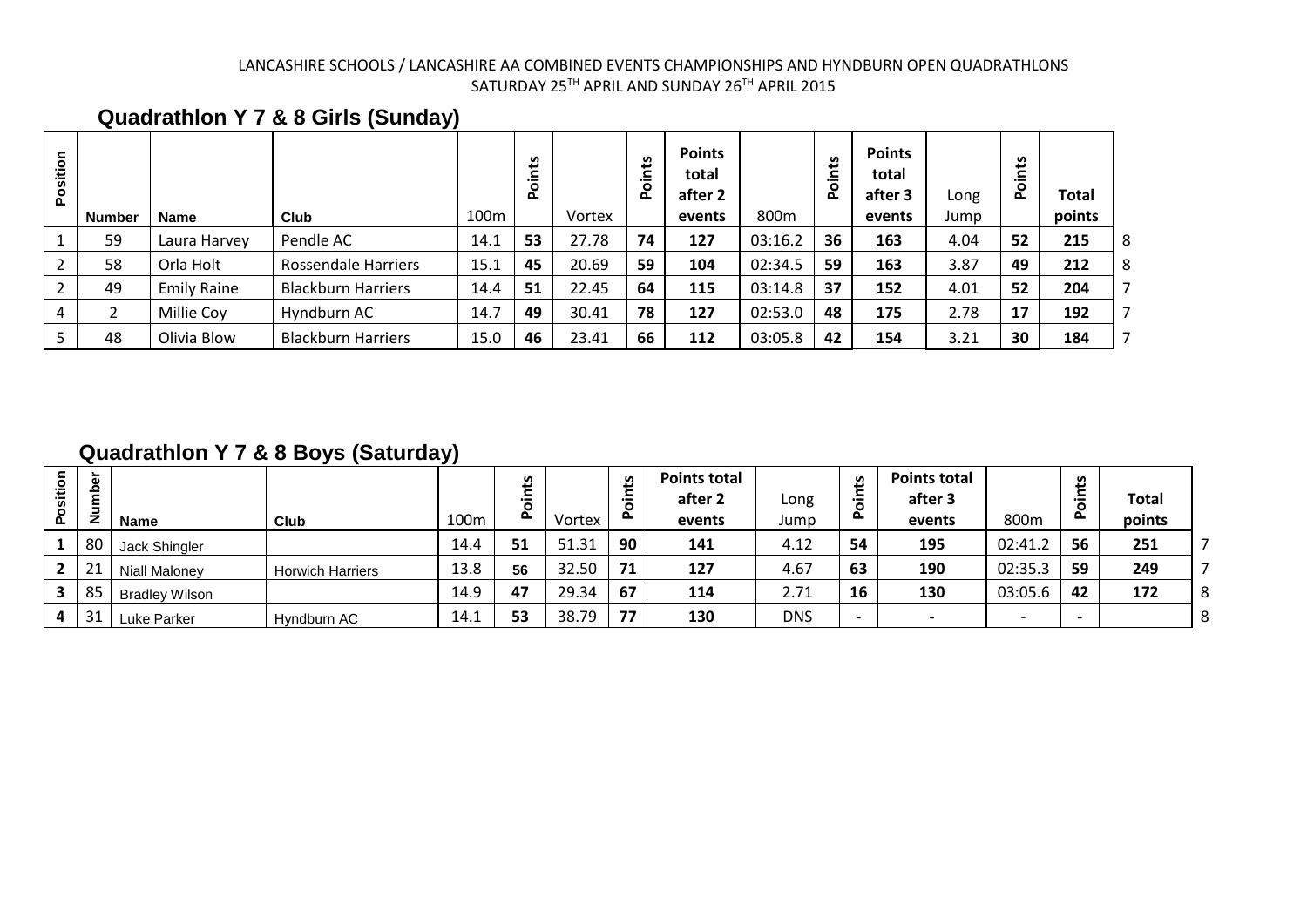### **Quadrathlon Y 5 & 6 Girls (Saturday)**

| Position | <b>Number</b> | <b>Name</b>        | Club                      | 75m  | Ë<br>ā | Vortex | n<br>Ë<br>٥ | <b>Points</b><br>total<br>after 2<br>events | Standing<br>Long<br>Jump | nts<br>$\overline{2}$ | <b>Points</b><br>total<br>after 3<br>events | 600 m   | 53<br>ō.<br>௳ | <b>Total</b><br>points |   |
|----------|---------------|--------------------|---------------------------|------|--------|--------|-------------|---------------------------------------------|--------------------------|-----------------------|---------------------------------------------|---------|---------------|------------------------|---|
|          | 35            | Abigail Earnshaw   | Hyndburn AC               | 11.2 | 53     | 21.13  | 55          | 108                                         | 2.00                     | 56                    | 164                                         | 01:58.4 | 62            | 226                    | 6 |
|          | 91            | Alice Townson      |                           | 11.8 | 45     | 15.71  | 38          | 83                                          | 1.86                     | 52                    | 135                                         | 02:30.7 | 32            | 167                    |   |
|          | 86            | Eleanor Allsop     | <b>Blackburn Harriers</b> | 12.1 | 40     | 14.60  | 35          | 75                                          | 1.54                     | 34                    | 109                                         | 02:10.0 | 51            | 160                    |   |
| 4        | 77            | <b>Millie Peel</b> | <b>Blackburn Harriers</b> | 14.3 | 18     | 11.14  | 25          | 43                                          | 1.24                     | 18                    | 61                                          | 02:43.5 | 25            | 86                     | 6 |

## **Quadrathlon Y 5 & 6 Girls (Sunday)**

| Position |               |                        |                            |      | Points |        | Points | <b>Points</b><br>total<br>after 2 |            | Points | <b>Points</b><br>total<br>after 3 | Standing<br>Long | nts<br>ë | Total  |   |
|----------|---------------|------------------------|----------------------------|------|--------|--------|--------|-----------------------------------|------------|--------|-----------------------------------|------------------|----------|--------|---|
|          | <b>Number</b> | <b>Name</b>            | Club                       | 75m  |        | Vortex |        | events                            | 600 m      |        | events                            | Jump             |          | points |   |
|          | 97            | Lauryn Wood            | <b>Preston Harriers</b>    | 10.7 | 60     | 20.88  | 53     | 113                               | 02:00.3    | 60     | 173                               | 2.10             | 60       | 233    | 6 |
| 2        | 55            | Hannah Cunningham      | <b>Wigan Harriers</b>      | 12.1 | 40     | 24.79  | 61     | 101                               | 02:05.9    | 55     | 156                               | 1.91             | 53       | 209    | 6 |
| 3        | 46            | Lucy Tickle            | <b>BWAF AC</b>             | 12.6 | 33     | 16.62  | 42     | 75                                | 02:07.2    | 53     | 128                               | 1.74             | 47       | 175    | 6 |
| 4        | 95            | Leah Hoole             | <b>St Cuthberts School</b> | 12.8 | 30     | 16.61  | 42     | 72                                | 02:13.7    | 48     | 120                               | 1.67             | 43       | 163    | 5 |
| 4        | 41            | Bethany Whipp          | <b>BWAF AC</b>             | 12.5 | 34     | 12.28  | 29     | 63                                | 02:04.7    | 56     | 119                               | 1.67             | 43       | 162    | 5 |
| 6        | 51            | Amelia Buckley         | Hyndburn AC                | 13.2 | 24     | 20.50  | 53     | 77                                | 02:19.5    | 43     | 120                               | 1.49             | 29       | 149    | 6 |
|          | 47            | katie Lambert          | Hyndburn AC                | 13.4 | 22     | 17.26  | 45     | 67                                | 02:26.9    | 36     | 103                               | 1.66             | 43       | 146    | 6 |
| 8        | 36            | Danielle Clare Probert | <b>Blackburn Harriers</b>  | 14.0 | 19     | 16.42  | 42     | 61                                | 02:24.0    | 39     | 100                               | 1.50             | 30       | 130    | 5 |
| 9        | 50            | Laila Wardle           | Hyndburn AC                | 13.5 | 21     | 15.00  | 38     | 59                                | 02:24.4    | 38     | 97                                | 1.36             | 23       | 120    | 6 |
| 10       | 43            | Rebecca Haydock        | Hyndburn AC                | 13.7 | 20     | 11.99  | 25     | 45                                | 02:24.9    | 38     | 83                                | 1.56             | 36       | 119    |   |
| 11       | 39            | Kasie Dee Mitchell     | Pendle AC                  | 12.9 | 28     | 10.49  | 22     | 50                                | 02:35.0    | 29     | 79                                | 1.38             | 24       | 103    | 5 |
| 12       | 100           | Henrietta Reed         | <b>Blackburn Harriers</b>  | 13.8 | 20     | 7.78   | 13     | 33                                | 02:30.2    | 32     | 65                                | 1.55             | 35       | 100    | 5 |
| 13       | 42            | Caterina Lombard       | <b>Blackburn Harriers</b>  | 15.7 | 14     | 14.17  | 35     | 49                                | 03:01.3    | 19     | 68                                | 1.49             | 29       | 97     | 5 |
| 14       | 207           | Charlotte Ellison      | St Leonards School         | 14.7 | 17     | 11.90  | 25     | 42                                | 02:41.8    | 26     | 68                                | 1.24             | 18       | 86     |   |
| 15       | 211           | Sophia Woods           | St Leonards School         | 14.0 | 19     | 22.78  | 57     | 76                                | <b>DNS</b> |        |                                   |                  |          |        | 5 |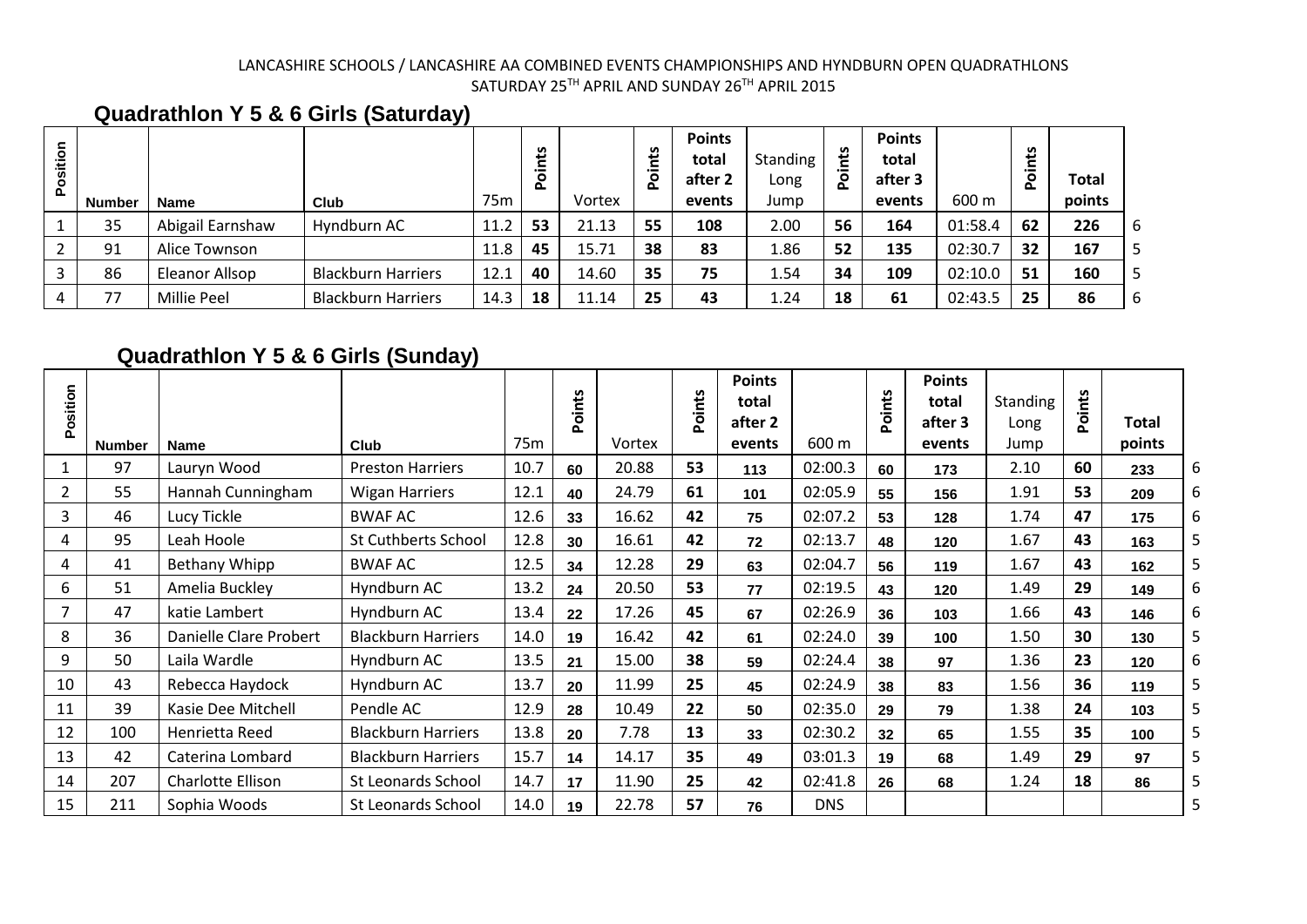# **Quadrathlon Y 5 & 6 Boys (Saturday)**

| Position | mber<br>z | Name                       | Club                      | 75 <sub>m</sub> | مِّ±<br>$\cdot$<br>$\overline{a}$ | Vortex | <u>ی</u><br>Point | <b>Points after</b><br>2 events | Standing<br>Long<br>Jump | مّ±<br>Poin | <b>Points after</b><br>3 events | 600m    | Points | Total<br>points |   |
|----------|-----------|----------------------------|---------------------------|-----------------|-----------------------------------|--------|-------------------|---------------------------------|--------------------------|-------------|---------------------------------|---------|--------|-----------------|---|
|          | 92        | Jayden Brammer             |                           | 11.0            | 56                                | 24.57  | 41                | 97                              | 2.00                     | 56          | 153                             | 02:02.6 | 58     | 211             |   |
|          | 82        | Hayden Middleton           | <b>Preston Harriers</b>   | 11.3            | 52                                | 29.07  | 52                | 104                             | 1.78                     | 49          | 153                             | 02:04.0 | 57     | 210             |   |
| 3        | 88        | Rory Teare                 |                           | 12.0            | 42                                | 23.25  | 38                | 80                              | 1.74                     | 47          | 127                             | 02:05.1 | 55     | 182             |   |
| 4        | 68        | George Whittaker           | <b>Blackburn Harriers</b> | 12.1            | 40                                | 24.14  | 41                | 81                              | 1.72                     | 46          | 127                             | 02:11.7 | 49     | 176             | 6 |
| 5.       | 75        | <b>Kyle Taylor Pomfret</b> | <b>Blackburn Harriers</b> | 12.6            | 33                                | 27.38  | 47                | 80                              | 1.67                     | 43          | 123                             | 02:13.8 | 48     | 171             |   |
| 6        | 22        | <b>Finlay Wallace</b>      | Hyndburn AC               | 12.7            | 31                                | 29.70  | 52                | 83                              | 1.66                     | 43          | 126                             | 02:25.6 | 37     | 163             | 6 |
|          | 25        | <b>Patrick Walker</b>      | Hyndburn AC               | 12.9            | 28                                | 28.18  | 50                | 78                              | 1.64                     | 42          | 120                             | 02:20.9 | 42     | 162             | 6 |
| 8        | 66        | Joel Atkin                 | Hyndburn AC               | 11.9            | 43                                | 17.59  | 24                | 67                              | 1.71                     | 45          | 112                             | 02:11.0 | 50     | 162             |   |
| 9        | 73        | Imran Hussain              |                           | 12.2            | 39                                | 24.06  | 41                | 80                              | 1.74                     | 47          | 127                             | 02:45.3 | 24     | 151             | 6 |
| 10       | 17        | Ben Boocock                | <b>Blackburn Harriers</b> | 12.1            | 40                                | 17.04  | 24                | 64                              | 1.61                     | 40          | 104                             | 02:19.7 | 43     | 147             |   |

# **Quadrathlon Y 5 & 6 Boys (Sunday)**

| sitio | ►<br>을 | <b>Name</b>         | Club                    | 75 <sub>m</sub> | ی<br>௳ | Vortex | مِّ+<br>öin<br>$\tilde{\mathbf{r}}$ | <b>Points after</b><br>2 events | 600m    | ى<br>$\overline{\phantom{0}}$<br>$\sim$ | <b>Points after</b><br>3 events | Standing<br>Long<br>Jump | oints<br>௳ | Total<br>points |   |
|-------|--------|---------------------|-------------------------|-----------------|--------|--------|-------------------------------------|---------------------------------|---------|-----------------------------------------|---------------------------------|--------------------------|------------|-----------------|---|
|       | 45     | Joe Heeley          |                         | 11.4            | 50     | 25.06  | 43                                  | 93                              | 02:05.3 | 55                                      | 148                             | 1.98                     | 56         | 204             |   |
|       | 204    | <b>Harry Burrow</b> | <b>Preston Harriers</b> | 12.1            | 40     | 31.20  | 56                                  | 96                              | 02:06.2 | 54                                      | 150                             | 1.89                     | 53         | 203             | b |
|       | 206    | Lucas Robinson      |                         | 12.3            | 37     | 32.57  | 58                                  | 95                              | 02:19.2 | 43                                      | 138                             | 1.78                     | 49         | 187             |   |
|       | 37     | Jack Harvey         | Pendle AC               | 12.9            | 28     | 21.17  | 32                                  | 60                              | 02:21.8 | 41                                      | 101                             | 1.72                     | 46         | 147             |   |
|       | 44     | Regan Topham        | Hyndburn AC             | 13.8            | 20     | 10.46  | 11                                  | 31                              | 02:21.6 | 41                                      | 72                              | 1.52                     | 32         | 104             |   |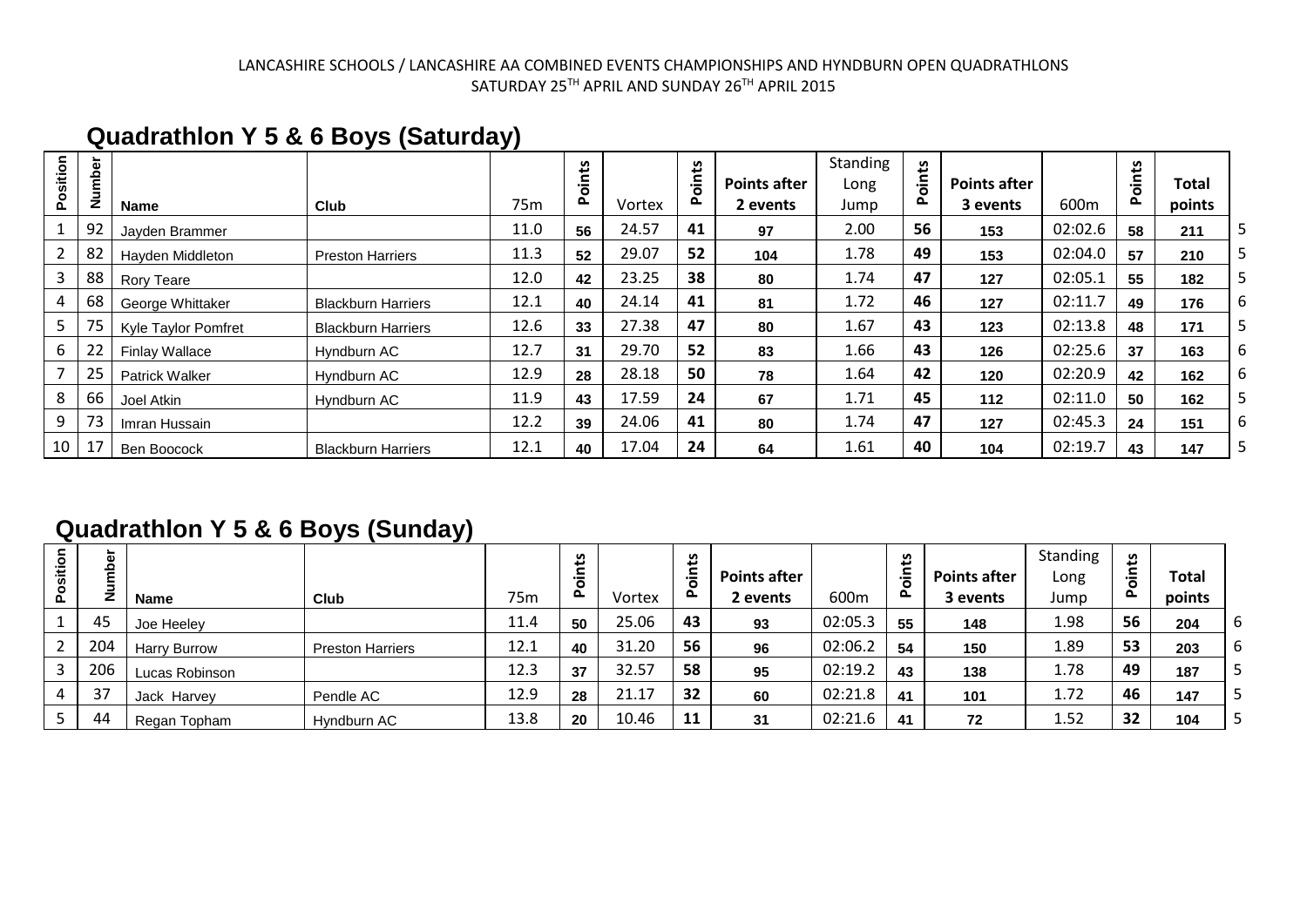### **Quadrathlon Y 3 & 4 Girls (Saturday)**

| Position | <b>Number</b> | <b>Name</b>       | <b>Club</b>              | 50 <sub>m</sub> | oints<br>$\sim$ | Vortex | <b>S</b><br>ဥ | <b>Points</b><br>total<br>after 2<br>events | Standing<br>Long<br>Jump | nts<br>ဥ | <b>Points</b><br>total<br>after 3<br>events | 400 m | oints<br>C | <b>Total</b><br>points |   |
|----------|---------------|-------------------|--------------------------|-----------------|-----------------|--------|---------------|---------------------------------------------|--------------------------|----------|---------------------------------------------|-------|------------|------------------------|---|
|          | 33            | Matilda Crawshaw  | Hyndburn AC              | 8.1             | 49              | 19.69  | 51            | 100                                         | 1.83                     | 51       | 151                                         | 84.2  | 45         | 196                    | 4 |
|          | 89            | Kate Cookson      |                          | 8.5             | 45              | 13.81  | 32            | 77                                          | 1.69                     | 44       | 121                                         | 89.8  | 42         | 163                    | 4 |
| 3        | 93            | Pip Nuttall       | <b>Horwich Harriers</b>  | 8.7             | 43              | 11.89  | 25            | 68                                          | 1.68                     | 44       | 112                                         | 83.1  | 46         | 158                    |   |
| 4        | 71            | Olivia Holgate    | Lancaster & Morecambe AC | 8.8             | 41              | 10.97  | 22            | 63                                          | 1.70                     | 45       | 108                                         | 95.1  | 34         | 142                    | 4 |
|          | 74            | Ruth Harbord      | Hyndburn AC              | 9.3             | 34              | 13.50  | 32            | 66                                          | 1.42                     | 26       | 92                                          | 96.0  | 34         | 126                    |   |
|          | 65            | Scarlet Atkin     | Hyndburn AC              | 9.6             | 30              | 14.69  | 35            | 65                                          | 1.41                     | 25       | 90                                          | 94.7  | 36         | 126                    |   |
|          | 90            | Charlotte Clapham |                          | 9.1             | 37              | 10.98  | 22            | 59                                          | 1.34                     | 22       | 81                                          | 91.6  | 39         | 120                    | 4 |

### **Quadrathlon Y 3 & 4 Girls (Sunday)**

|          |               |                         | . .                       |                          |                   |        |              |                                             |         |              |                                             |                          |                   |                        |   |
|----------|---------------|-------------------------|---------------------------|--------------------------|-------------------|--------|--------------|---------------------------------------------|---------|--------------|---------------------------------------------|--------------------------|-------------------|------------------------|---|
| Position | <b>Number</b> | <b>Name</b>             | <b>Club</b>               | 50 <sub>m</sub>          | 5<br>.=<br>٥<br>௳ | Vortex | ۩<br>.=<br>௳ | <b>Points</b><br>total<br>after 2<br>events | 400m    | n<br>نڊ<br>௳ | <b>Points</b><br>total<br>after 3<br>events | Standing<br>Long<br>Jump | ints<br><b>Po</b> | <b>Total</b><br>points |   |
|          | 98            | Isla Ormerod            | <b>Edisford School</b>    | 8.7                      | 43                | 16.14  | 42           | 85                                          | 01:22.3 | 47           | 132                                         | 1.74                     | 47                | 179                    | 4 |
|          | 203           | Emma Tunstall           | <b>Preston Harriers</b>   | 8.9                      | 40                | 18.92  | 48           | 88                                          | 01:28.6 | 42           | 130                                         | 1.66                     | 43                | 173                    | 4 |
|          | 40            | Holly Tickle            | <b>BWAF AC</b>            | 9.9                      | 27                | 15.85  | 38           | 65                                          | 01:33.7 | 37           | 102                                         | 1.29                     | 19                | $121$                  | 3 |
| 4        | 208           | Amelia Cowin            | <b>Blackburn Harriers</b> | 9.4                      | 32 <sup>2</sup>   | 8.24   | 16           | 48                                          | 01:30.3 | 40           | 88                                          | 1.36                     | 23                | 111                    | 3 |
|          | 212           | Maisie Lambert          | St Bartholomews School    | 9.8                      | 28                | 6.59   | 11           | 39                                          | 01:57.4 | 18           | 57                                          | 1.24                     | 18                | 75                     |   |
| 6        | 209           | <b>Annabel Chambers</b> | Hyndburn AC               | $\overline{\phantom{0}}$ |                   | 5.00   | 9            | 9                                           | 01:56.7 | 18           | 27                                          | 1.35                     | 22                | 49                     |   |